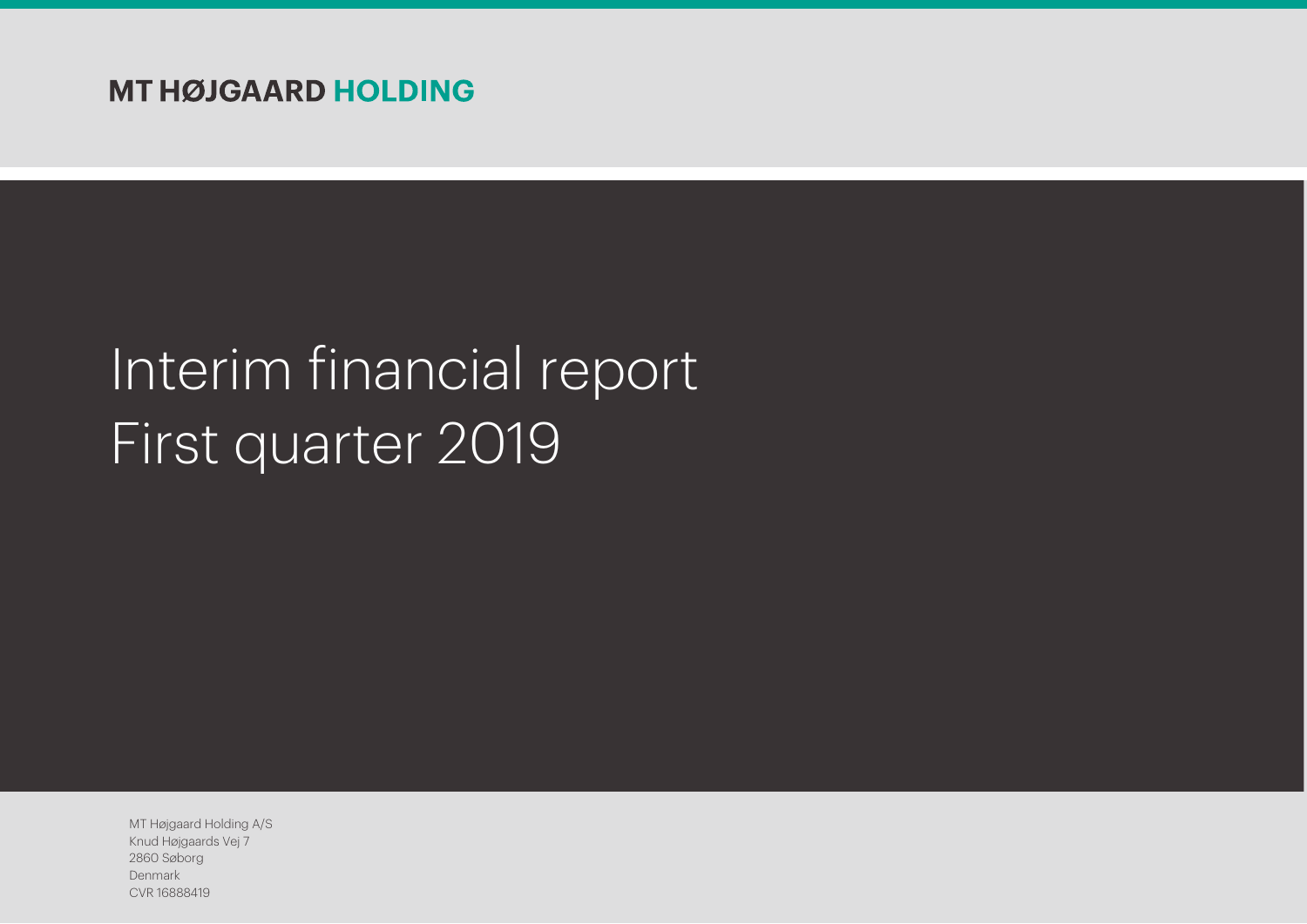### <span id="page-1-0"></span>**Contents**

### **MANAGEMENT'S REVIEW**

| <b>Contents</b>                                                                                       |   |
|-------------------------------------------------------------------------------------------------------|---|
| <b>Financial review</b>                                                                               |   |
| <b>Financial highlights and Statement by the Executive Board and the</b><br><b>Board of Directors</b> |   |
| <b>Notes</b>                                                                                          | h |

This interim financial report covers MT Højgaard Holding (formerly Højgaard Holding) and has been published in both Danish and English. In case of discrepancies between the two versions, or in case of doubt, the Danish version shall prevail.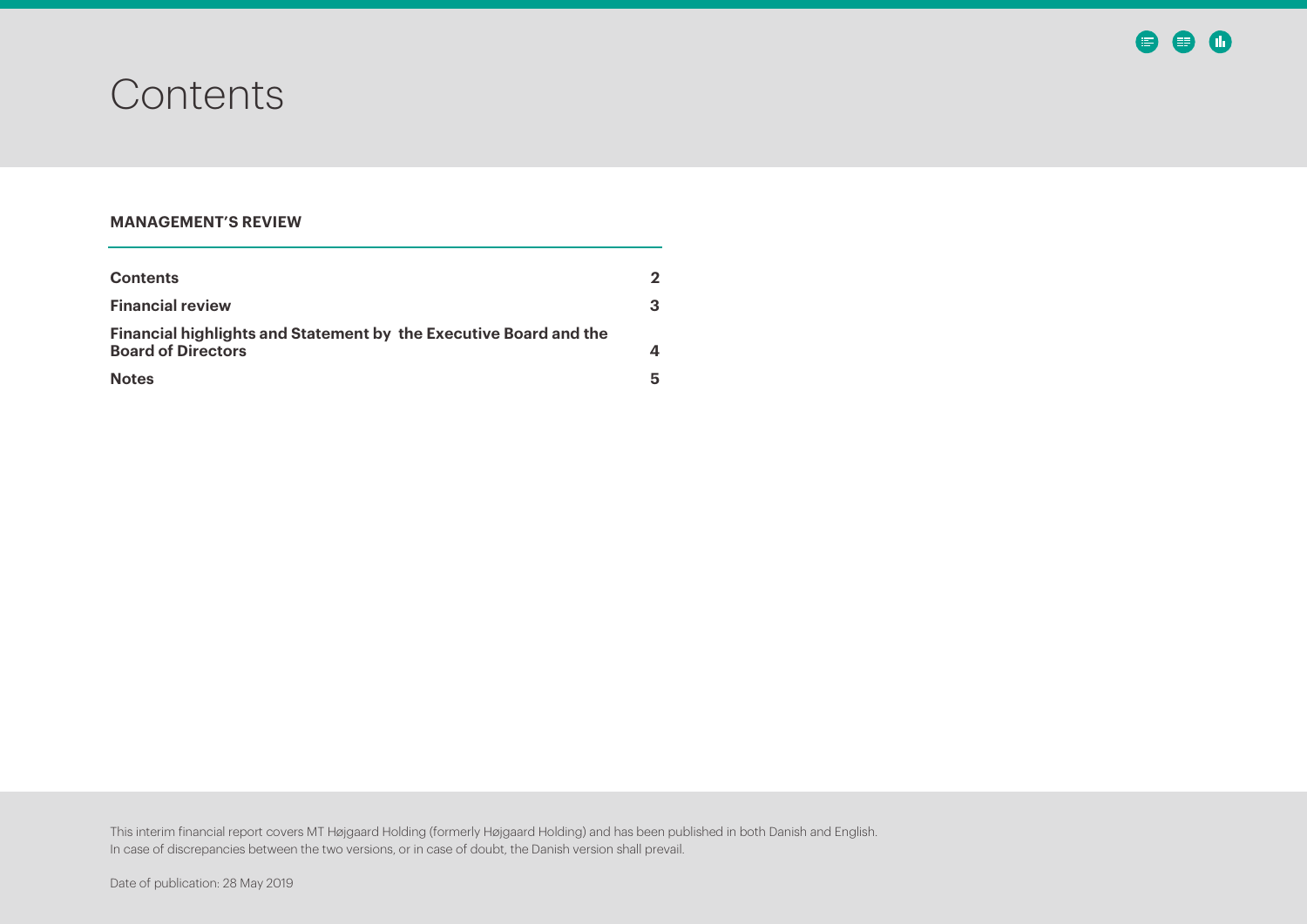### <span id="page-2-0"></span>Financial review

The merger of Højgaard Holding A/S and Monberg & Thorsen A/S was implemented on 5 April 2019, following which the continuing company has changed its name to MT Højgaard Holding A/S. The merger will have a material effect on the 2019 annual report. However, the financial statements for the first quarter of 2019 cover the period before the merger and consequently only comprise the operations of Højgaard Holding A/S.

Revenue in 2018 related to manufacturing and was attributable to the company Højgaard Industri A/S, which was disposed of in 2018 as part of the planning of the merger with Monberg & Thorsen A/S.

The comparative figures for 2018 comprise the consolidated financial statements of Højgaard Holding A/S, while the figures for 2019 relate to the company Højgaard Holding A/S (MT Højgaard Holding A/S).

The net result for the first quarter of 2019 was a loss of DKK 4.5 million compared with a loss of DKK 24.2 million in the same period last year.

The positive earnings trend was mainly attributable to higher earnings in the jointly controlled entity MT Højgaard Group, in which the ownership interest at 31 March 2019 was 54%.

The MT Højgaard Group reported EBIT of DKK 5.1 million in the first quarter compared with a

loss of DKK 55.8 million in the same period in 2018.

The MT Højgaard Group's earnings increased as expected, partly reflecting higher revenue and the effect of the Focus 2018 programme, the benefits of which include a 31% reduction in distribution costs.

In addition, revaluation and write -downs on projects balanced each other out, while the first quarter of 2018 saw significant write downs.

The MT Højgaard Group's net result for the first quarter was a loss of DKK 2.9 million, compared with a loss of DKK 46.2 million in the same period in 2018.

For further details of the MT Højgaard Group, reference is made to the company's financial review, which was published today.

The MT Højgaard Group still expects revenue of around DKK 7.0 billion and EBIT of around DKK 75 million for 2019.

The profit outlook for MT Højgaard Holding for 2019 will be announced in connection with the interim financial statements for the first half of 2019.

The merger will be accounted for applying the acquisition method and the accounting consequences in the form of the purchase sum and allocation of the purchase sum etc. consequently cannot be finally determined until after the merger has been implemented.

For accounting purposes, the date of final adoption of the merger, 5 April 2019, will be the acquisition date.

The financial review contains forward -looking statements, including the above projections of financial performance in 2019, which, by their nature, involve risks and uncertainties that may cause actual performance to differ materially from that contained in the forward -looking statements.

#### **EVENTS AFTER THE REPORTING PERIOD**

At the Annual General Meetings of Højgaard Holding A/S and Monberg & Thorsen A/S, both of which were held on 5 April 2019, the merger of Højgaard Holding A/S and Monberg & Thorsen A/S was finally adopted, with Højgaard Holding A/S as the continuing company.

Højgaard Holding A/S changed its name to MT Højgaard Holding A/S in connection with the merger.

On 10 April 2019, Knud Højgaards Fond granted a subordinated loan of DKK 400 million to MT Højgaard Holding A/S for use for a DKK 400 million capital increase in MT Højgaard A/S.

MT Højgaard Holding A/S injected new equity of DKK 400 million into MT Højgaard A/S on 10 April 2019, as planned.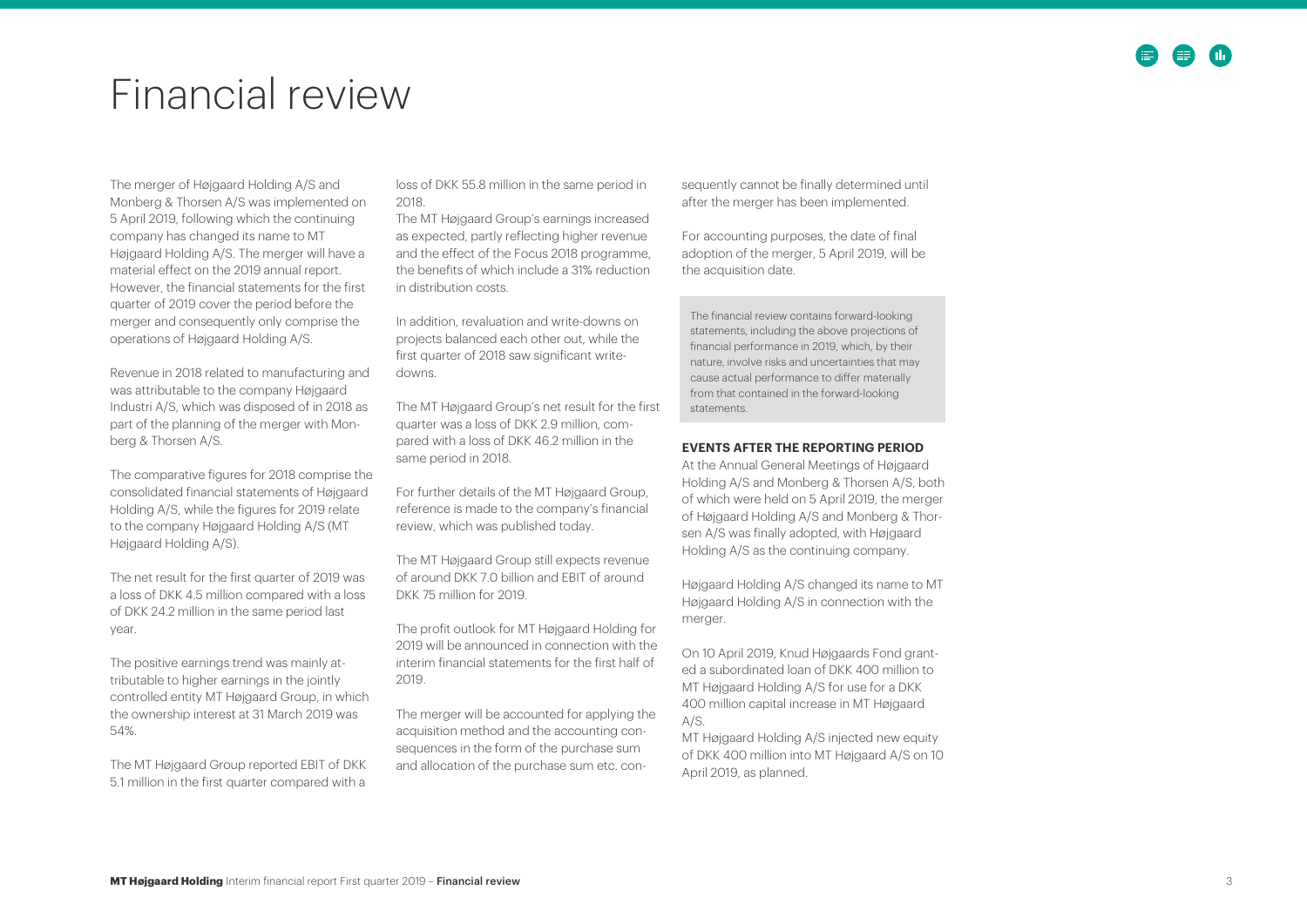## <span id="page-3-0"></span>Financial highlights and Statement by the Executive Board and the Board of Directors

|                                                                 | 2019   | 2018    | 2018     |
|-----------------------------------------------------------------|--------|---------|----------|
| Amounts in DKK million                                          | Q1     | Q1      | Year     |
| Revenue                                                         |        | 12.9    | 57.5     |
| MT Højgaard Group (after tax and non-controlling interests)     | $-1.6$ | $-24.9$ | $-318.3$ |
| Højgaard Industri A/S                                           |        | 2.3     | 9.5      |
| Højgaard Holding A/S                                            | $-3.2$ | $-1.4$  | 8.9      |
| Profit/(loss) before tax                                        | $-4.8$ | $-24.0$ | $-299.9$ |
| Income tax expense                                              | 0.3    | $-0.2$  | $-0.4$   |
| Net profit/(loss)                                               | $-4.5$ | $-24.2$ | $-300.3$ |
| Investment in jointly controlled entity                         | 202.8  | 436.8   | 206.9    |
| Equity, beginning of period                                     | 190.4  | 427.6   | 427.6    |
| Net profit/(loss)                                               | $-4.5$ | $-24.2$ | $-300.3$ |
| Other comprehensive income in jointly controlled entity         | $-2.5$ | $-0.3$  | 63.2     |
| Other                                                           |        |         | $-0.1$   |
| Equity, end of period                                           | 183.4  | 403.1   | 190.4    |
| <b>Balance sheet total</b>                                      | 210.9  | 460.1   | 218.6    |
| Number of shares, average and at end of period (million shares) | 4.2    | 4.2     | 4.2      |
| Earnings and diluted earnings per share (EPS and EPS-D) (DKK)   | $-1.1$ | $-5.8$  | $-71.4$  |
| Book value per share (DKK)                                      | 44     | 96      | 45       |
| Market price, end of period, A shares                           | 77     | 162     | 62       |
| Market prices, end of period, B shares                          | 71     | 148     | 48       |
| Total market capitalisation (DKK million)                       | 316    | 666     | 245      |
| Return on equity (%)                                            | $-2.4$ | $-5.8$  | $-97.2$  |

Financial ratios have been calculated in accordance with 'Recommendations & Financial Ratios' published by the Danish Finance Society. Financial ratios are defined in the 2018 annual report under accounting policies.

The Board of Directors and the Executive Board have today discussed and approved the interim financial report of MT Højgaard Holding A/S for the period 1 January – 31 March 2019.

The interim financial report has not been audited or reviewed by the Company's auditor. The interim financial report conforms to the accounting policies, as described in the 2018 annual report.

Søborg, 28 May 2019

#### **EXECUTIVE BOARD**

**Pernille Fabricius Morten Hansen**

In our opinion, the interim financial report has been prepared materially in accordance with the accounting policies.

Further, in our opinion, the Management's review gives a fair review of the development in the Company's operations and financial matters, the results for the period and the Company's financial position as well as a description of the significant risks and uncertainties pertaining to the Company.

| <b>Anders Heine Jensen</b><br>President & CEO | <b>Egil Mølsted Madsen</b><br>CFO         |
|-----------------------------------------------|-------------------------------------------|
| <b>BOARD OF DIRECTORS</b>                     |                                           |
|                                               |                                           |
| <b>Carsten Dilling</b><br>Chairman            | <b>Anders Lindberg</b><br>Deputy Chairman |
| <b>Christine Thorsen</b>                      | <b>Ole Røsdahl</b>                        |
|                                               |                                           |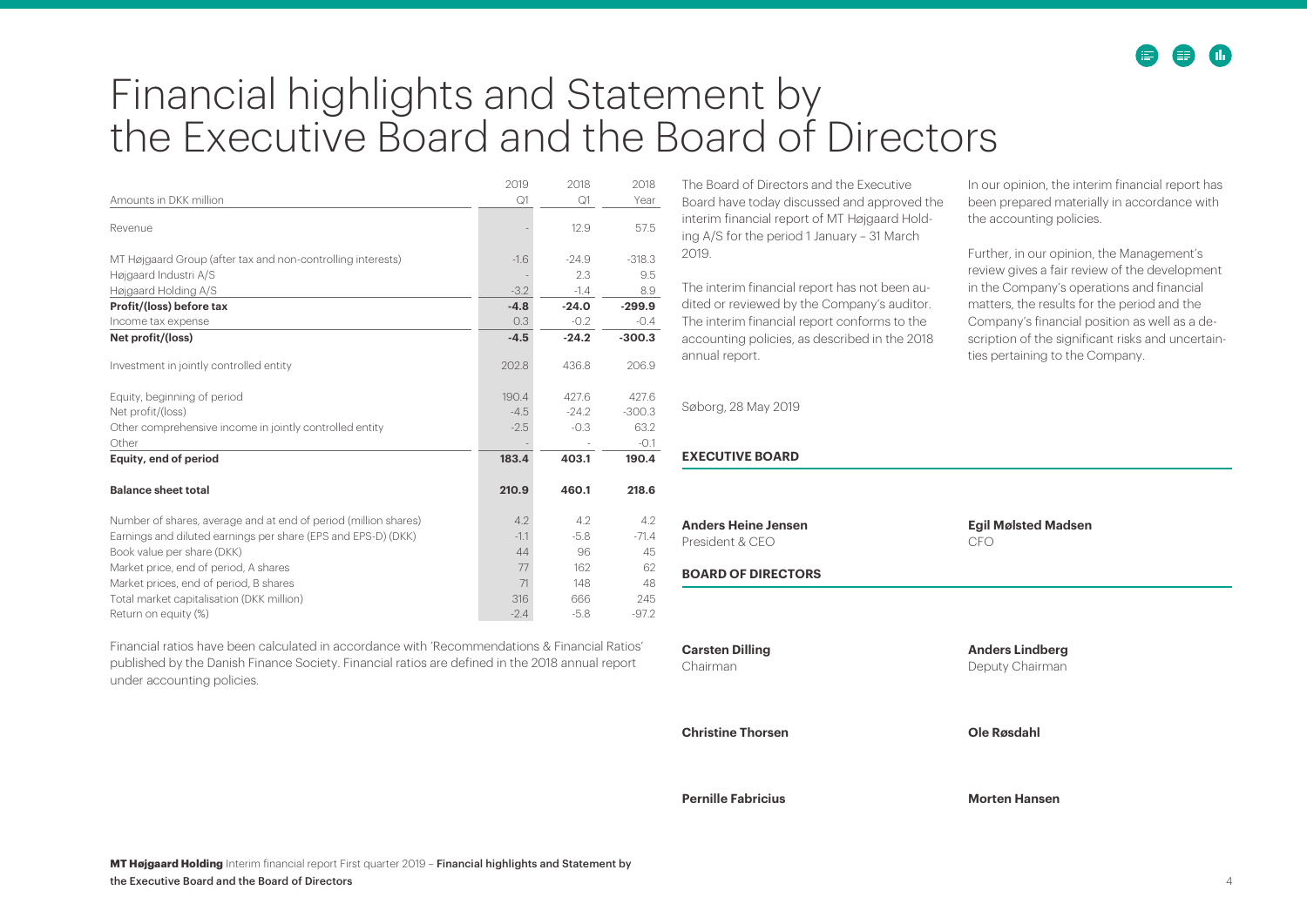### <span id="page-4-0"></span>Notes

#### **1 ACCOUNTING POLICIES**

The interim financial report has been prepared in accordance with section 7(1)(ii) of the Danish Executive Order on Interim Financial Reports, and consequently does not conform to IAS 34 on interim financial reports.

The interim financial report conforms to the company's accounting policies and has been prepared in accordance with International Financial Reporting Standards (IFRS). A full description of accounting policies is provided in the 2018 annual report. The accounting policies are unchanged from the 2018 annual report, except as stated below.

#### **Changes to accounting policies**

The company has implemented IFRS 16 Leases with effect from 1 January 2019. The new standard replaces IAS 17 and IFRIC 4, SIC 15 and SIC 27. The company had no leased assets at 1 January 2019.

Financial ratios have been calculated in accordance with 'Recommendations & Financial Ratios' published by the Danish Finance Society. Financial ratios are defined in the 2018 annual report under accounting policies.